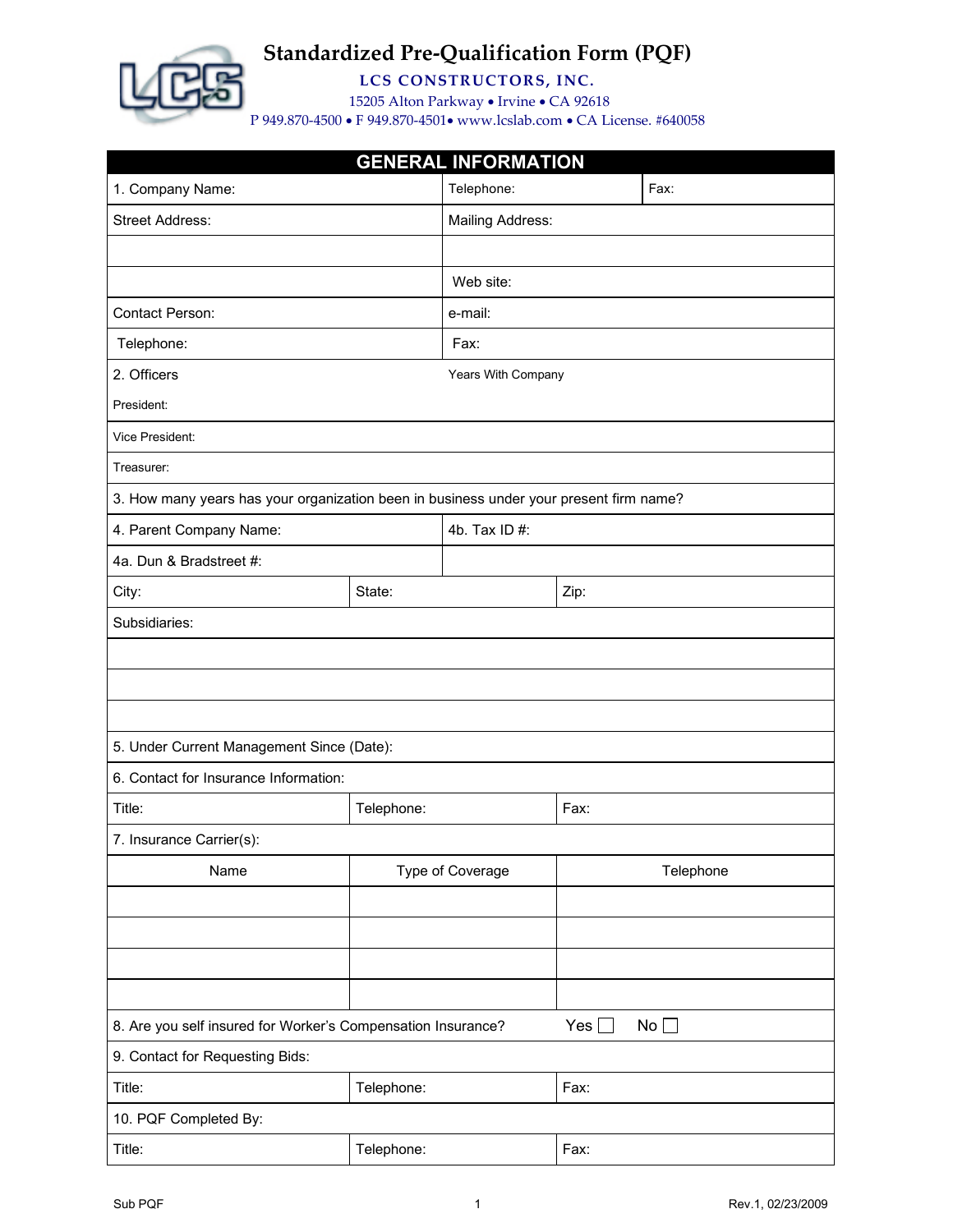

**LCS CONSTRUCTORS, INC.**

15205 Alton Parkway • Irvine • CA 92618

| <b>ORGANIZATION</b>                                                                                                                                                                                                               |                                                        |  |  |  |  |  |  |  |  |
|-----------------------------------------------------------------------------------------------------------------------------------------------------------------------------------------------------------------------------------|--------------------------------------------------------|--|--|--|--|--|--|--|--|
| 11. Form of Business:<br>Sole Owner<br>Partnership $\Box$<br>Date and State of Incorporation:                                                                                                                                     | Corporation $\Box$                                     |  |  |  |  |  |  |  |  |
| 12. Percent Minority/Female Owned:                                                                                                                                                                                                | EEO Category:                                          |  |  |  |  |  |  |  |  |
| 13. A. Describe Services Performed:                                                                                                                                                                                               | SIC Code:                                              |  |  |  |  |  |  |  |  |
| Construction                                                                                                                                                                                                                      | Original Equipment Manufacturer and<br>Maintenance     |  |  |  |  |  |  |  |  |
| <b>Construction Design</b>                                                                                                                                                                                                        | Service work (e.g., janitorial, clerical, etc.)        |  |  |  |  |  |  |  |  |
| Original Equipment Manufacturer and Installer                                                                                                                                                                                     | Manpower and Resource<br>Other                         |  |  |  |  |  |  |  |  |
| Maintenance                                                                                                                                                                                                                       | Turnaround                                             |  |  |  |  |  |  |  |  |
| <b>Specialty Maintenance</b>                                                                                                                                                                                                      | Engineering                                            |  |  |  |  |  |  |  |  |
| B. Work Categories - Check the categories in which you are interested in bidding and in which you are<br>quali-fied to perform work. Feel free to attach additional information clarifying your capabilities and<br>specialities. |                                                        |  |  |  |  |  |  |  |  |
| "C" denotes work done by company employees                                                                                                                                                                                        | "S" denotes work done by subcontractors                |  |  |  |  |  |  |  |  |
| C<br>S<br>1. Air Conditioning/Refrigeration                                                                                                                                                                                       | $\mathbf c$<br>S<br>11. Field Maintenance              |  |  |  |  |  |  |  |  |
| <b>Comfort Cooling/HVAC</b>                                                                                                                                                                                                       | General                                                |  |  |  |  |  |  |  |  |
| <b>Process Refrigeration</b>                                                                                                                                                                                                      | Hot Tap/line stops                                     |  |  |  |  |  |  |  |  |
|                                                                                                                                                                                                                                   | Leak Sealing (online)                                  |  |  |  |  |  |  |  |  |
| 2. Buildings                                                                                                                                                                                                                      | <b>Field Machining</b>                                 |  |  |  |  |  |  |  |  |
| Remodeling                                                                                                                                                                                                                        | Tank/Vessel Code                                       |  |  |  |  |  |  |  |  |
| New (steel, brick, block, other)                                                                                                                                                                                                  | <b>Boiler Code</b>                                     |  |  |  |  |  |  |  |  |
| 3. Cleaning                                                                                                                                                                                                                       | <b>Exchanger Retubing</b><br><b>Rotating Equipment</b> |  |  |  |  |  |  |  |  |
| Industrial                                                                                                                                                                                                                        | Valve                                                  |  |  |  |  |  |  |  |  |
| Janitorial                                                                                                                                                                                                                        | <b>Cooling Tower</b>                                   |  |  |  |  |  |  |  |  |
|                                                                                                                                                                                                                                   | High Alloy Welding (list type)                         |  |  |  |  |  |  |  |  |
| 4. Civil                                                                                                                                                                                                                          | <b>Lead Lining</b>                                     |  |  |  |  |  |  |  |  |
| Concrete                                                                                                                                                                                                                          | <b>Glass Lining</b>                                    |  |  |  |  |  |  |  |  |
| <b>Excavation/Grading</b>                                                                                                                                                                                                         | <b>Heat Treating</b>                                   |  |  |  |  |  |  |  |  |
| Paving                                                                                                                                                                                                                            | Nonmetallic materials                                  |  |  |  |  |  |  |  |  |
| -- Asphalt                                                                                                                                                                                                                        | Pipe Fabrication                                       |  |  |  |  |  |  |  |  |
| -- Concrete                                                                                                                                                                                                                       | Mobil Equipment Repair                                 |  |  |  |  |  |  |  |  |
| 5. Demolition/Dismantling<br>6. Electrical                                                                                                                                                                                        | 12. New Construction<br>13. Painting                   |  |  |  |  |  |  |  |  |
| General                                                                                                                                                                                                                           |                                                        |  |  |  |  |  |  |  |  |
| High-voltage/High-line                                                                                                                                                                                                            | 14. Refractory/Acid Brick                              |  |  |  |  |  |  |  |  |
| <b>Heat Tracing</b>                                                                                                                                                                                                               |                                                        |  |  |  |  |  |  |  |  |
| <b>Cathodic Protection</b>                                                                                                                                                                                                        | 15. Rigging/Equipment Erection                         |  |  |  |  |  |  |  |  |
| <b>Grounding Systems</b>                                                                                                                                                                                                          |                                                        |  |  |  |  |  |  |  |  |
| 7. Inspection & Testing                                                                                                                                                                                                           | 16. Scaffolding                                        |  |  |  |  |  |  |  |  |
| <b>General NDT</b>                                                                                                                                                                                                                | 17. Scale Maintenance                                  |  |  |  |  |  |  |  |  |
| Infared Scanning                                                                                                                                                                                                                  |                                                        |  |  |  |  |  |  |  |  |
| <b>Eddy Current Testing</b>                                                                                                                                                                                                       | 18. Structural Steel Fab/Erection                      |  |  |  |  |  |  |  |  |
| <b>Acoustic Emission</b>                                                                                                                                                                                                          |                                                        |  |  |  |  |  |  |  |  |
| <b>Column Scanning</b><br>Civil/Soils                                                                                                                                                                                             | 19. Tanks - Field Erection                             |  |  |  |  |  |  |  |  |
| <b>High Voltage Electrical</b>                                                                                                                                                                                                    |                                                        |  |  |  |  |  |  |  |  |
| <b>Electrical Ground Inspection</b>                                                                                                                                                                                               | 20. Other                                              |  |  |  |  |  |  |  |  |
| Fiberglass Inspection                                                                                                                                                                                                             |                                                        |  |  |  |  |  |  |  |  |
| Other                                                                                                                                                                                                                             |                                                        |  |  |  |  |  |  |  |  |
| <b>Continued</b>                                                                                                                                                                                                                  |                                                        |  |  |  |  |  |  |  |  |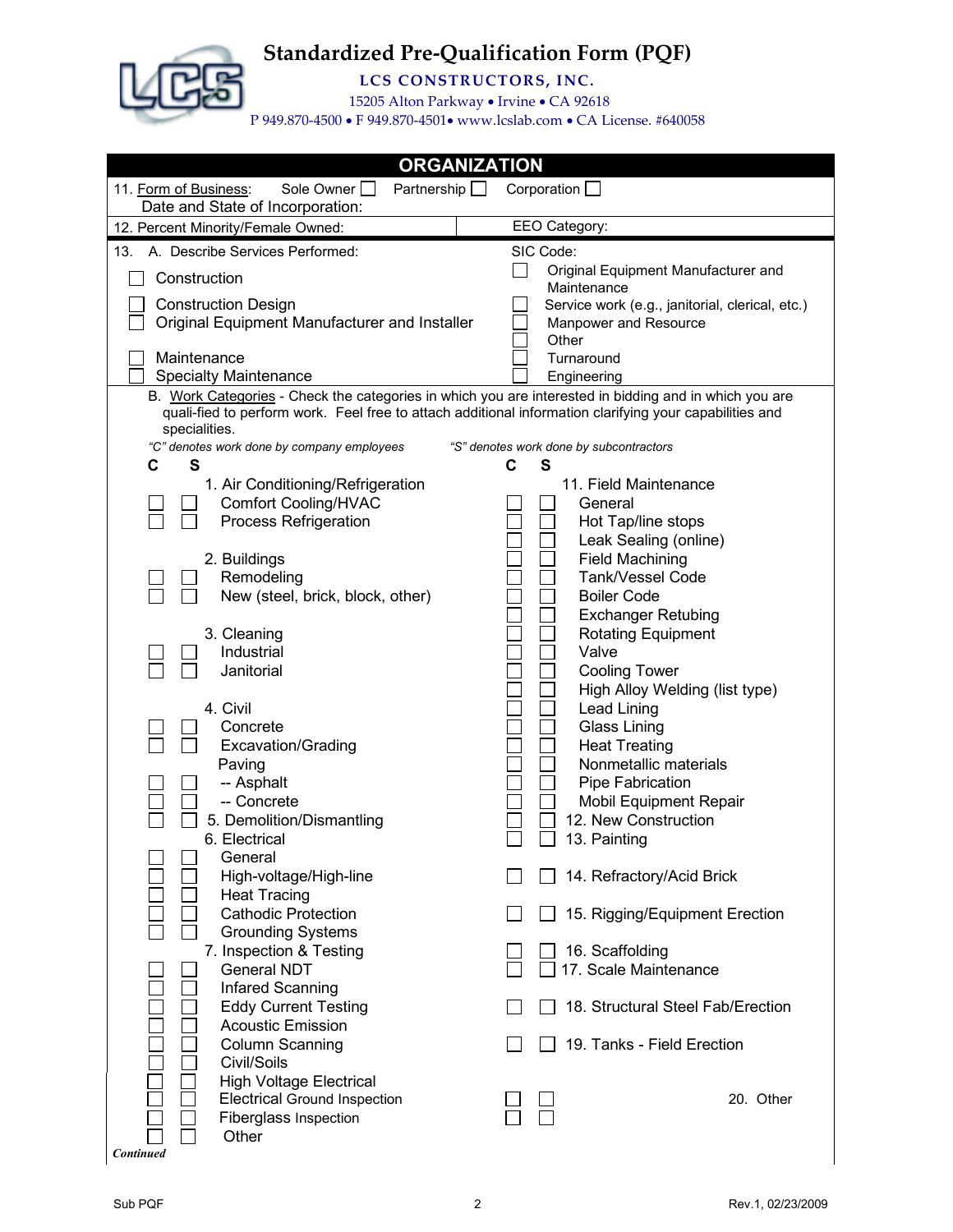|     |                                                                                                                                                                        |                     | <b>Standardized Pre-Qualification Form (PQF)</b><br>LCS CONSTRUCTORS, INC.<br>15205 Alton Parkway • Irvine • CA 92618<br>P 949.870-4500 • F 949.870-4501• www.lcslab.com • CA License. #640058 |    |                     |                                                                                                          |                    |                         |
|-----|------------------------------------------------------------------------------------------------------------------------------------------------------------------------|---------------------|------------------------------------------------------------------------------------------------------------------------------------------------------------------------------------------------|----|---------------------|----------------------------------------------------------------------------------------------------------|--------------------|-------------------------|
|     | 8. Instrumentation<br>General<br><b>DCS Control Systems</b><br>9. Insulation<br>General<br><b>Asbestos Abatement</b><br>10. Linings/coatings for:<br>Metal<br>Concrete |                     |                                                                                                                                                                                                |    |                     | 21. Consulting<br>- Mechanical<br>- Electrical<br>- Chemical<br>- Metallurgical<br>- Controls<br>- Other |                    |                         |
| 14. | Describe Additional Services Performed:                                                                                                                                |                     |                                                                                                                                                                                                |    |                     |                                                                                                          |                    |                         |
| 15. | List other types of work within the services you normally perform that you subcontract to others:                                                                      |                     |                                                                                                                                                                                                |    |                     |                                                                                                          |                    |                         |
| 16. | A. Do you normally employ? Union Personnel<br>If union, list trades/locals:<br>B. Average number of employees for last 3 years                                         |                     |                                                                                                                                                                                                |    | Non-Union Personnel |                                                                                                          |                    | <b>Leased Personnel</b> |
| 17. | Annual Dollar Volume for<br>the Past 3 Years:                                                                                                                          | <b>YR: 20</b><br>\$ |                                                                                                                                                                                                | \$ | <b>YR :20</b>       |                                                                                                          | <b>YR:20</b><br>\$ |                         |
| 18. | Largest Job During the Last 3 Years:                                                                                                                                   |                     |                                                                                                                                                                                                |    |                     |                                                                                                          |                    |                         |
| 19. | Your Firm's Desired Project Size:                                                                                                                                      |                     |                                                                                                                                                                                                |    | Maximum:            |                                                                                                          | Minimum:           |                         |
| 20. | <b>D&amp;B Financial Rating:</b>                                                                                                                                       |                     | <b>Annual Sales</b>                                                                                                                                                                            |    | Net Worth: \$       |                                                                                                          |                    |                         |
| 21. | <b>Bank Line of Credit:</b>                                                                                                                                            |                     | <b>Bonding Capacity</b>                                                                                                                                                                        |    |                     | Bank Reference(s):                                                                                       |                    |                         |
| 22. | Major jobs in progress:                                                                                                                                                |                     |                                                                                                                                                                                                |    |                     |                                                                                                          |                    |                         |
|     | Customer/Location                                                                                                                                                      |                     | Type of Work                                                                                                                                                                                   |    | Size \$             | <b>Customer Contact</b>                                                                                  |                    | Telephone               |
|     |                                                                                                                                                                        |                     |                                                                                                                                                                                                |    |                     |                                                                                                          |                    |                         |
|     |                                                                                                                                                                        |                     |                                                                                                                                                                                                |    |                     |                                                                                                          |                    |                         |
|     |                                                                                                                                                                        |                     |                                                                                                                                                                                                |    |                     |                                                                                                          |                    |                         |
| 23. | Major jobs completed in the past three years:                                                                                                                          |                     |                                                                                                                                                                                                |    |                     |                                                                                                          |                    |                         |
|     | Customer/Location                                                                                                                                                      |                     | Type of Work                                                                                                                                                                                   |    | Size \$             | <b>Customer Contact</b>                                                                                  |                    | Telephone               |
|     |                                                                                                                                                                        |                     |                                                                                                                                                                                                |    |                     |                                                                                                          |                    |                         |
|     |                                                                                                                                                                        |                     |                                                                                                                                                                                                |    |                     |                                                                                                          |                    |                         |
|     |                                                                                                                                                                        |                     |                                                                                                                                                                                                |    |                     |                                                                                                          |                    |                         |
| 24. | Are there any judgments, claims or suits pending or outstanding against your company?<br>If yes, please attach details.                                                |                     |                                                                                                                                                                                                |    |                     | Yes $\Box$                                                                                               | $No$ $\Box$        |                         |
| 25. | Are you now or have you ever been involved in any bankruptcy or reorganization proceedings?<br>Yes $\Box$<br>$No \ \Box$<br>If yes, please attach details.             |                     |                                                                                                                                                                                                |    |                     |                                                                                                          |                    |                         |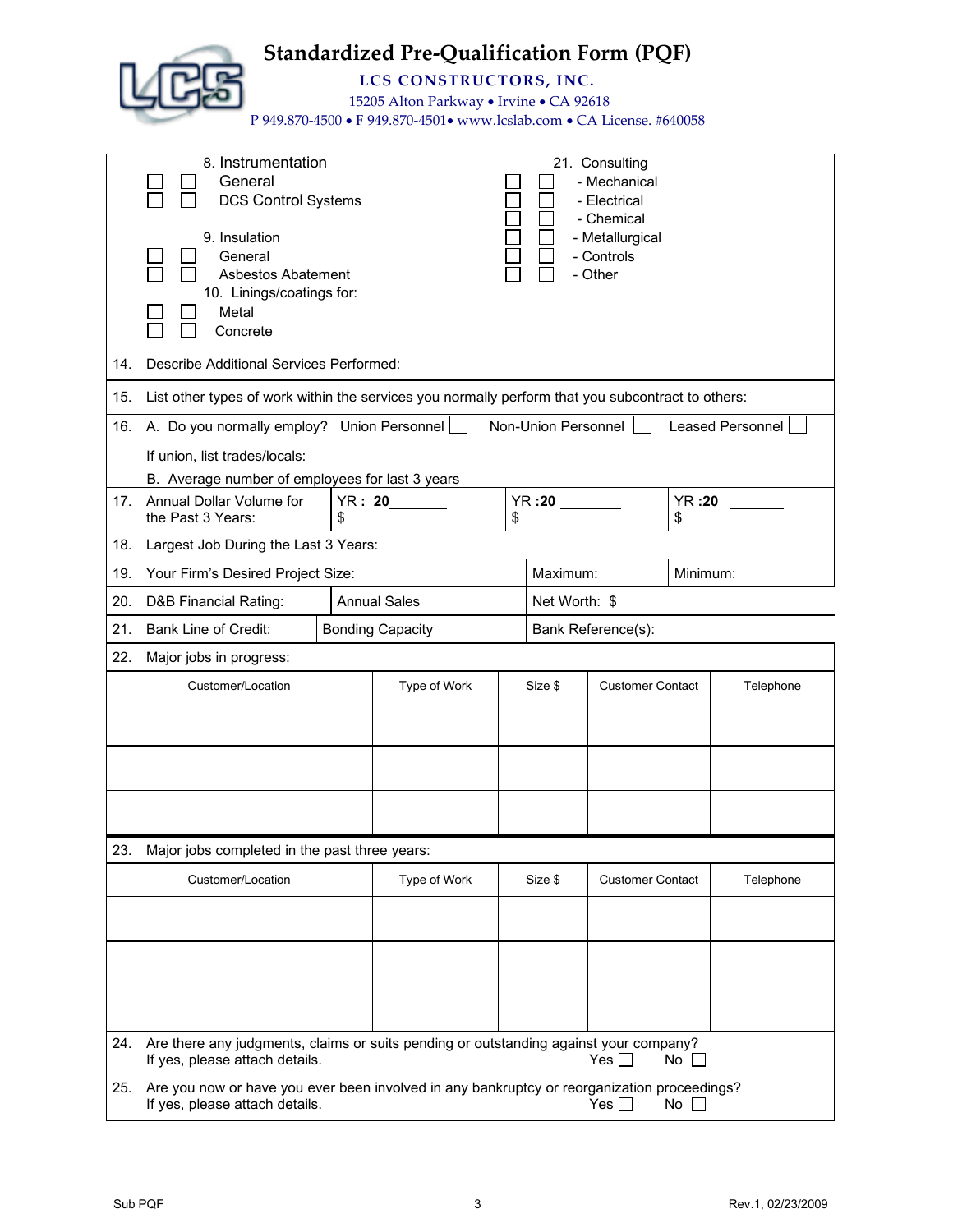

**LCS CONSTRUCTORS, INC.**

15205 Alton Parkway • Irvine • CA 92618

| <b>SAFETY &amp; HEALTH PERFORMANCE</b>                                                                       |              |       |      |                              |      |           |      |
|--------------------------------------------------------------------------------------------------------------|--------------|-------|------|------------------------------|------|-----------|------|
| Workers Compensation Experience Modification Rate (EMR) Data<br>26.                                          |              |       |      |                              |      |           |      |
| EMR is:<br>a.                                                                                                | b.           |       |      | EMR for three last years:    |      |           |      |
| Interstate rate                                                                                              |              | 2008: |      |                              |      |           |      |
| Intrastate rate                                                                                              |              |       |      |                              |      |           |      |
|                                                                                                              |              | 2007: |      |                              |      |           |      |
| Monopolistic State rate                                                                                      |              |       |      |                              |      |           |      |
| Dual rate                                                                                                    |              | 2006: |      |                              |      |           |      |
| State of Origin:<br>c.                                                                                       | d.           |       |      | <b>EMR Anniversary Date:</b> |      |           |      |
| 27.<br>Injury and Illness Data:                                                                              |              |       |      |                              |      |           |      |
| Employee hours worked last three years<br>a.                                                                 | Hours / Year | YR.   |      | YR.                          |      |           | YR.  |
| (excluding subcontractors)                                                                                   |              | 2008  |      | 2007                         |      |           | 2006 |
|                                                                                                              | Field        |       |      |                              |      |           |      |
|                                                                                                              | Total        |       |      |                              |      |           |      |
| Provide the following data (excluding subcontractor) using your OSHA 200 Forms from the past three (3)<br>b. |              |       |      |                              |      |           |      |
| years:<br>Notes: (1) Data should be the best available data applicable to the work in this region or area.   |              |       |      |                              |      |           |      |
| (2) If your company is not required to maintain OSHA 200 forms, (please                                      |              |       |      |                              |      |           |      |
| provide information from your Worker's Compensation insurance                                                |              |       | YR   | YR                           |      | <b>YR</b> |      |
| carrier itemizing all claims for the last 3 years)                                                           |              |       |      |                              |      |           |      |
| (3) if data is being provided after July 31 <sup>st</sup> please inlcude current YTD<br>cummulative          |              | No.   | Rate | No.                          | Rate | No.       | Rate |
| Injury related fatality                                                                                      |              |       |      |                              |      |           |      |
| Total Col. 1 x 200.000                                                                                       |              |       |      |                              |      |           |      |
| Rate = Total Employee Hours                                                                                  |              |       |      |                              |      |           |      |
| Lost workday case injuries involving days away from work, or days of                                         |              |       |      |                              |      |           |      |
| restricted work activity, or both.                                                                           |              |       |      |                              |      |           |      |
| Total Col. 2 x 200,000                                                                                       |              |       |      |                              |      |           |      |
| Rate = Total Employee Hours                                                                                  |              |       |      |                              |      |           |      |
| Lost workday case injuries involving days away from work.                                                    |              |       |      |                              |      |           |      |
| Total Col. 3 x 200.000                                                                                       |              |       |      |                              |      |           |      |
| Rate = Total Employee Hours                                                                                  |              |       |      |                              |      |           |      |
| Injuries involving medical treatment only.                                                                   |              |       |      |                              |      |           |      |
| Total Col. 6 x 200, 000                                                                                      |              |       |      |                              |      |           |      |
| Rate = Total Employee Hours                                                                                  |              |       |      |                              |      |           |      |
| Total OSHA Recordable Injury Rate                                                                            |              |       |      |                              |      |           |      |
| (Total Col. 1 + 2+ 6) x 200,000<br>Rate = Total Employee Hours                                               |              |       |      |                              |      |           |      |
| Illness related fatality                                                                                     |              |       |      |                              |      |           |      |
| Total Col. 8 x 200,000                                                                                       |              |       |      |                              |      |           |      |
| Rate = Total Employee Hours                                                                                  |              |       |      |                              |      |           |      |
| Lost workday case illnesses involving days away from work, or days of                                        |              |       |      |                              |      |           |      |
| restricted work activity, or both.                                                                           |              |       |      |                              |      |           |      |
| Total Col. 9 x 200,000                                                                                       |              |       |      |                              |      |           |      |
| Rate = Total Employee Hours                                                                                  |              |       |      |                              |      |           |      |
| Lost workday case illnesses involving days away from work                                                    |              |       |      |                              |      |           |      |
| Total Col. 10 x 200,000                                                                                      |              |       |      |                              |      |           |      |
| Rate = Total Employee Hours                                                                                  |              |       |      |                              |      |           |      |
| Illnesses not involving lost workdays or restricted workdays                                                 |              |       |      |                              |      |           |      |
| Total Col. 13 x 200,000                                                                                      |              |       |      |                              |      |           |      |
| Rate = Total Employee Hours                                                                                  |              |       |      |                              |      |           |      |
| <b>Total OSHA Recordable Illness Rate</b>                                                                    |              |       |      |                              |      |           |      |
| (Total Col. $8 + 9 + 13$ ) x 200,000                                                                         |              |       |      |                              |      |           |      |
| <b>Total Employee Hours</b><br>$Rate =$                                                                      |              |       |      |                              |      |           |      |
| Total OSHA Recordable Injury/Illness Rate                                                                    |              |       |      |                              |      |           |      |
| (Total Col. $1 + 2 + 6 + 8 + 9 + 13$ ) x 200,000<br>Rate = Total Employee Hours                              |              |       |      |                              |      |           |      |
|                                                                                                              |              |       |      |                              |      |           |      |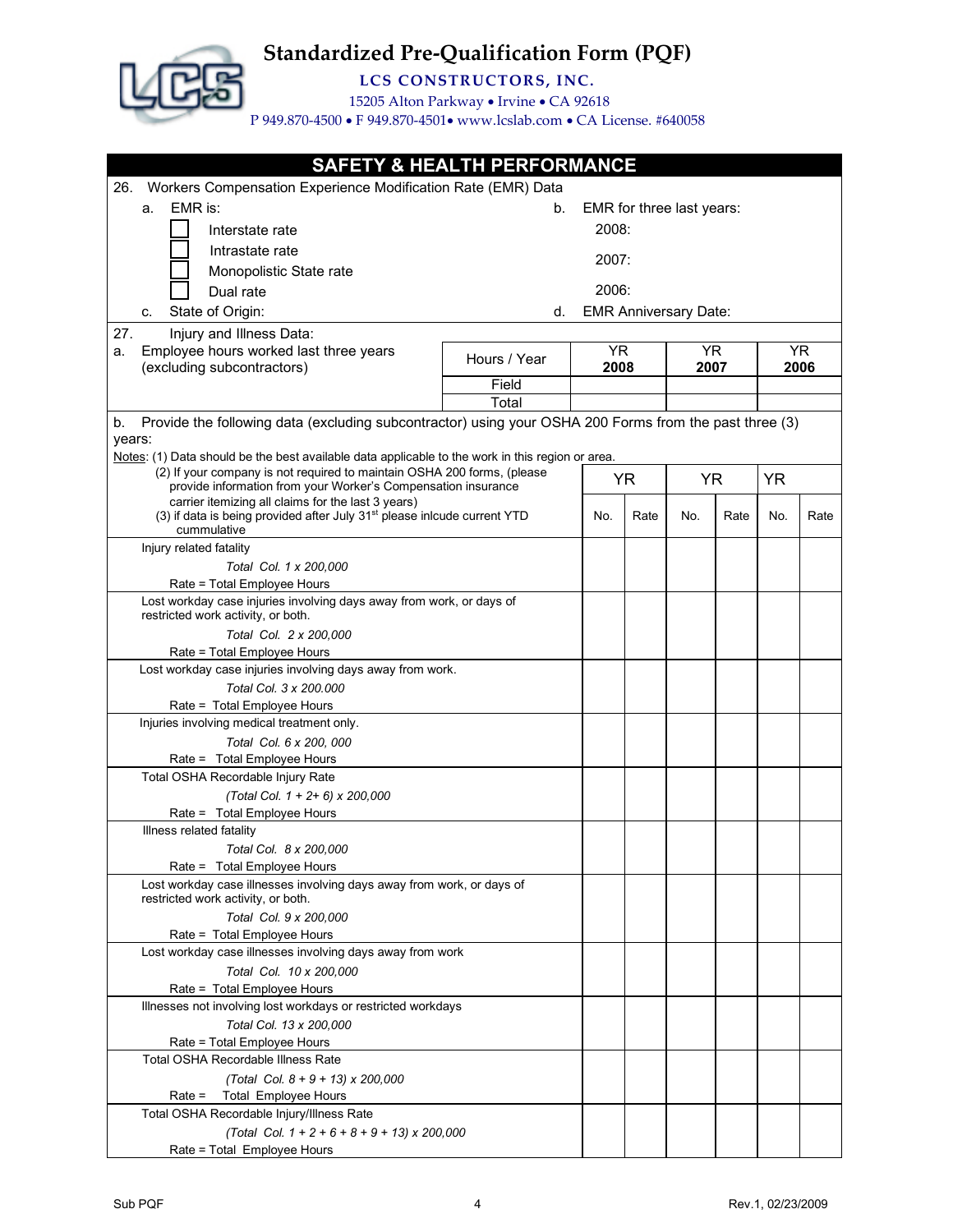

**LCS CONSTRUCTORS, INC.**

15205 Alton Parkway • Irvine • CA 92618

|          | 28. Have you received any regulatory (EPA, OSHA, etc.) citations in the last three years?<br>If yes, please attach copies.<br>Yes [ | No <sub>1</sub> |                 |        |           |     |  |
|----------|-------------------------------------------------------------------------------------------------------------------------------------|-----------------|-----------------|--------|-----------|-----|--|
|          |                                                                                                                                     |                 |                 |        |           |     |  |
|          | <b>SAFETY &amp; HEALTH MANAGEMENT</b>                                                                                               |                 |                 |        |           |     |  |
|          | 29. Highest ranking safety/health professional in the company:                                                                      |                 |                 | Title: |           |     |  |
| Contact: | Telephone:                                                                                                                          |                 |                 | Fax:   |           |     |  |
|          | 30. Do you have or provide:                                                                                                         |                 |                 |        |           |     |  |
| а.       | Full time Safety/Health Director                                                                                                    | Yes $\Box$      | No $\Box$       |        |           |     |  |
| b.       | Full time Site Safety/Health Supervisor                                                                                             | Yes $\Box$      | No <sub>1</sub> |        |           |     |  |
| c.       | Full Time Job Safety/Health Coordinator                                                                                             | Yes $\Box$      | No $\Box$       |        |           |     |  |
|          | 31. Do you have or provide:                                                                                                         |                 |                 |        |           |     |  |
| а.       | Safety/Health incentive program                                                                                                     | Yes I ⊺         | No l            |        |           |     |  |
| b.       | Company paid safety/health training                                                                                                 | Yes $\Box$      | No              |        |           |     |  |
|          | <b>SAFETY &amp; HEALTH PROGRAMS &amp; PROCEDURES</b>                                                                                |                 |                 |        |           |     |  |
|          | 32. a. Do you have a written Safety and Health Program?                                                                             |                 | Yes             |        | No        |     |  |
|          | b. Does the program address the following key elements?                                                                             |                 |                 |        |           |     |  |
|          | 1. Management commitment and expectations                                                                                           |                 | Yes             |        | No        |     |  |
|          | 2. Employee participation                                                                                                           |                 | Yes             |        | <b>No</b> |     |  |
|          | 3. Accountabilities and responsibilities for managers,                                                                              |                 | Yes             |        | No        |     |  |
|          | supervisors, and employees                                                                                                          |                 |                 |        |           |     |  |
|          | 4. Resources for meeting safety & health requirements                                                                               |                 | Yes             |        | No        |     |  |
|          | 5. Periodic safety and health performance appraisals<br>for all employees                                                           |                 | Yes             |        | No        |     |  |
|          | 6. Safety Recognition Program                                                                                                       |                 | Yes             |        | No        |     |  |
|          | 7. Hazard recognition and control                                                                                                   |                 | Yes             |        | No        |     |  |
|          | c. Does the program satisfy your responsibility under the law for:                                                                  |                 |                 |        |           |     |  |
|          | 1. Ensuring your employees follow the safety rules of the facility? Yes                                                             |                 |                 |        | No        |     |  |
|          | 2. Advising owner of any unique hazards presented by the contractor's                                                               |                 |                 |        |           |     |  |
|          | work and of any hazards found by the contractor?                                                                                    |                 | Yes             |        | No        |     |  |
|          | 33. Does the program include work practices and procedures such as:                                                                 |                 |                 |        |           |     |  |
| a.       | Equipment Lockout and Tagout (LOTO)                                                                                                 |                 | Yes             | No     |           | N/A |  |
| b.       | <b>Confined Space Entry</b>                                                                                                         |                 | Yes             | No     |           | N/A |  |
| c.       | Injury & Illness Recording                                                                                                          |                 | Yes             | No     |           | N/A |  |
| d.       | <b>Fall Protection</b>                                                                                                              |                 | Yes             | No     |           | N/A |  |
| е.       | Personal Protective Equipment                                                                                                       |                 | Yes             | No     |           | N/A |  |
| f.       | <b>Portable Electrical/Power Tools</b>                                                                                              |                 | Yes             | No     |           | N/A |  |
| g.       | <b>Vehicle Safety</b>                                                                                                               |                 | Yes             | No     |           | N/A |  |
| h.       | <b>Compressed Gas Cylinders</b>                                                                                                     |                 | Yes             | No     |           | N/A |  |
| i.       | <b>Electrical Equipment Grounding Assurance</b>                                                                                     |                 | Yes             | No     |           | N/A |  |
| j.       | <b>Powered Industrial Vehicles</b><br>(Cranes, Forklifts, JLGs, etc.)                                                               |                 | Yes             | No     |           | N/A |  |
| k.       | Housekeeping                                                                                                                        |                 | Yes             | No     |           | N/A |  |
| I.       | Accident/Incident Reporting                                                                                                         |                 | Yes             | No     |           | N/A |  |
| m.       | <b>Unsafe Condition Reporting</b>                                                                                                   |                 | Yes             | No     |           | N/A |  |
| n.       | Emergency Preparedness, including evacuation plan                                                                                   |                 | Yes             | No     |           | N/A |  |
| о.       | <b>Waste Disposal</b>                                                                                                               |                 | Yes             | No     |           | N/A |  |
| p.       | <b>Back Injury Prevention</b>                                                                                                       |                 | Yes             | No     |           | N/A |  |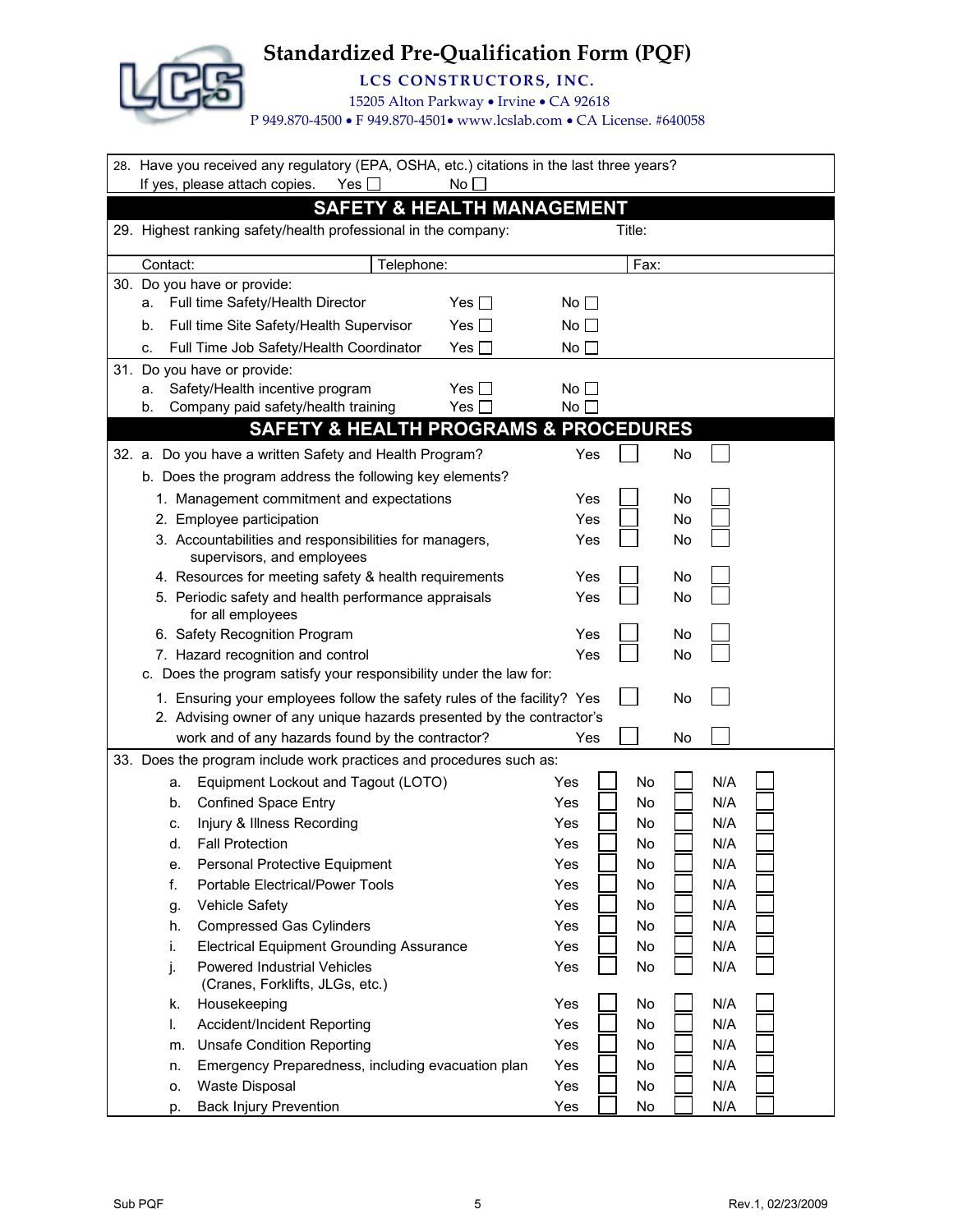

**LCS CONSTRUCTORS, INC.**

15205 Alton Parkway • Irvine • CA 92618

|     | 34. Do you have written programs for the following:                                                              |     |
|-----|------------------------------------------------------------------------------------------------------------------|-----|
|     | <b>Hearing Conservation</b><br>Yes<br>No<br>a.                                                                   |     |
|     | <b>Respiratory Protection</b><br>Yes<br>No<br>b.                                                                 | N/A |
|     | Where applicable, have employees been:                                                                           |     |
|     | • Trained<br>Yes<br>No                                                                                           |     |
|     | • Fit tested<br>No<br>Yes                                                                                        |     |
|     | No<br>• Medically approved<br>Yes                                                                                |     |
|     | <b>Hazard Communication</b><br>Yes<br>No<br>c.                                                                   |     |
|     | Yes<br>No<br>Have employees been trained                                                                         |     |
|     | No<br>Program to support the contractor requirements of the OSHA<br>Yes<br>d.                                    |     |
|     | Process Safety Management of Highly Hazardous Chemicals;                                                         |     |
|     | Explosives and Blasting Agents Standard (29 CFR 1910).                                                           |     |
|     | 35. Do you have a substance abuse program?<br>Yes<br>No                                                          |     |
|     | If yes, does it include the following?                                                                           |     |
|     | • Pre-placement Testing<br>Yes<br>No                                                                             |     |
|     | • Random Testing<br>Yes<br><b>No</b>                                                                             |     |
|     | • Testing for Cause<br>No<br>Yes                                                                                 |     |
|     | • DOT Testing<br>Yes<br>No                                                                                       |     |
|     | • Post Incident Testing<br>Yes<br>No                                                                             |     |
| 36. | Do your employees read, write, and understand English such that                                                  |     |
|     | they can perform their job tasks safely without an interpreter?<br>No<br>Yes                                     |     |
|     | If no, provide a description of your plan to assure that they can safely perform their jobs.                     |     |
| 37. | Medical                                                                                                          |     |
|     | Do you conduct medical examinations for:<br>a.                                                                   |     |
|     | Pre-placement<br>Yes<br>No                                                                                       | N/A |
|     | Preplacement Job Capability<br>Yes<br>No                                                                         | N/A |
|     | Hearing Function (Audiograms)<br>Yes<br>No                                                                       | N/A |
|     | Pulmonary<br>Yes<br>No.                                                                                          | N/A |
|     | Respiratory<br>Yes<br><b>No</b>                                                                                  | N/A |
|     | Describe how you will provide first aid and other medical services for your employees<br>b.                      |     |
|     | while on-site.<br>Specify who will provide this service:                                                         |     |
|     | Do you have personnel trained to perform first aid and CPR?<br>No<br>Yes                                         |     |
|     | c.                                                                                                               |     |
| 38. | Do you hold site safety and health meetings for:                                                                 |     |
|     | <b>Field Supervisors</b><br>Frequency<br>Yes<br>No                                                               |     |
|     | Yes<br>No<br>Frequency<br>Employees                                                                              |     |
|     | New Hires<br>Yes<br>No<br>Frequency                                                                              |     |
|     | Frequency<br>Subcontractors<br>Yes<br>No                                                                         |     |
|     | Yes<br>Are the safety and health meetings documented?<br>No                                                      |     |
|     |                                                                                                                  |     |
| 39. | Personal Protection Equipment (PPE)                                                                              |     |
|     | Is applicable PPE provided for employees?<br>Yes<br>No<br>а.                                                     |     |
|     | Do you have a program to assure that PPE is inspected<br>No<br>Yes<br>b.                                         |     |
|     | and maintained?                                                                                                  |     |
| 40. | Do you have a corrective action process for addressing individual safety and health performance<br>deficiencies? |     |
|     | Yes<br>No                                                                                                        |     |
|     |                                                                                                                  |     |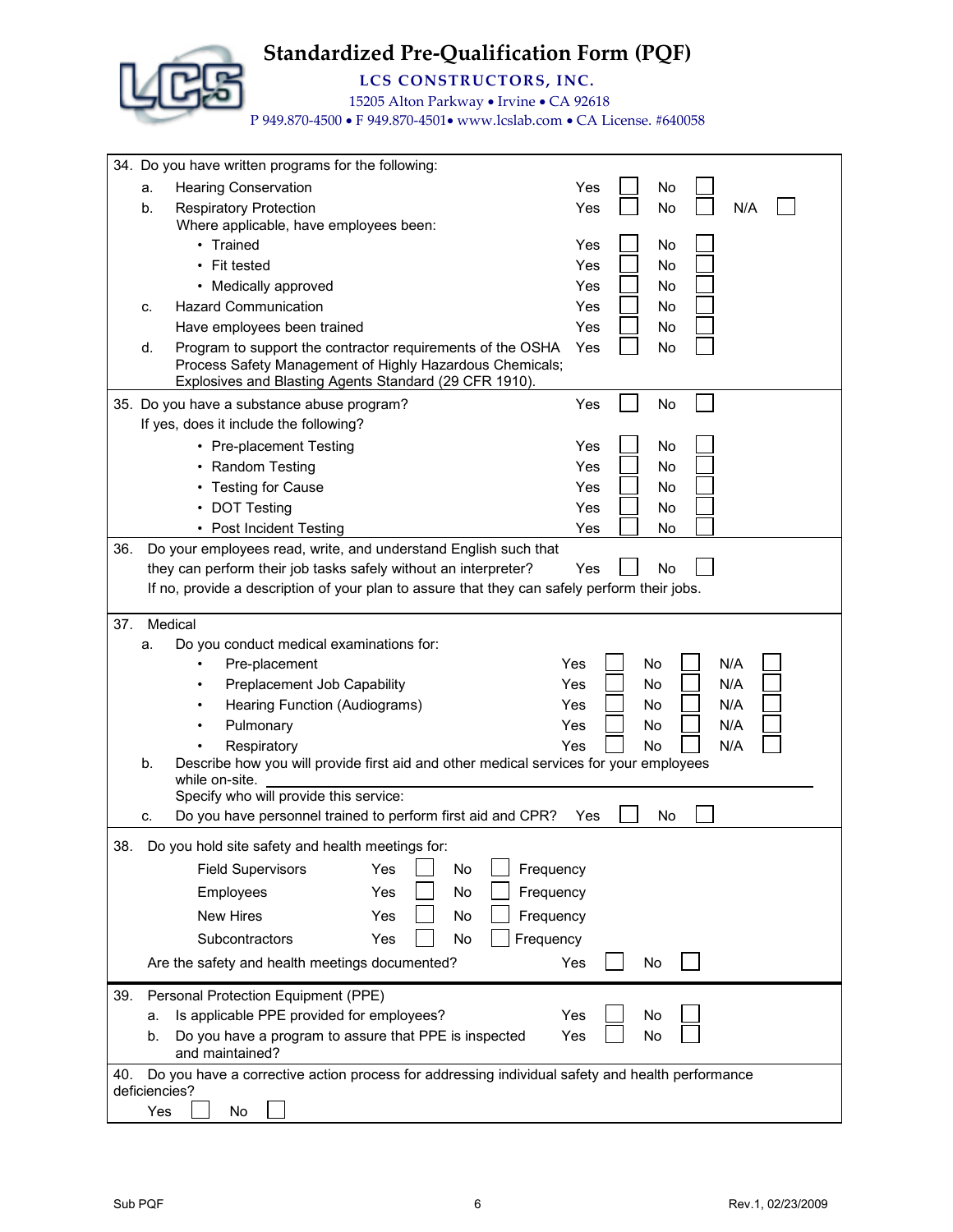**LCS CONSTRUCTORS, INC.**

15205 Alton Parkway • Irvine • CA 92618

| 41. |     | <b>Equipment and Materials:</b>                                                                                                        |     |    |     |  |
|-----|-----|----------------------------------------------------------------------------------------------------------------------------------------|-----|----|-----|--|
|     | a.  | Do you have a system for establishing applicable health,<br>safety, and environmental specifications for acquisition                   | Yes | No | N/A |  |
|     | b.  | of materials and equipment?<br>Do you conduct inspections on operating equipment<br>(e.g., cranes, forklifts, JLGs) in compliance with | Yes | No | N/A |  |
|     | c.  | regulatory requirements?<br>Do you maintain operating equipment in compliance with                                                     | Yes | No | N/A |  |
|     | d.  | regulatory requirements?<br>Do you maintain the applicable inspection and maintenance Yes                                              |     | No | N/A |  |
| 42. |     | certification records for operating equipment?<br>Subcontractors                                                                       |     |    |     |  |
|     |     | Do you use subcontractors?                                                                                                             | Yes | No |     |  |
|     |     | (If no, skip to question 43)                                                                                                           |     |    |     |  |
|     | a.  | Do you use safety and health performance criteria in<br>selection of subcontractors?                                                   | Yes | No | N/A |  |
|     | b.  | Do you evaluate the ability of subcontractors to                                                                                       | Yes | No | N/A |  |
|     |     | comply with applicable health and safety requirements<br>as part of the selection process?                                             |     |    |     |  |
|     | c.  | Do your subcontractors have a written Safety & Health<br>Program?                                                                      | Yes | No | N/A |  |
|     | d.  | Do you include your subcontractors in:                                                                                                 |     |    |     |  |
|     |     | Safety & Health Orientation                                                                                                            | Yes | No | N/A |  |
|     |     | Safety & Health Meeting                                                                                                                | Yes | No | N/A |  |
|     |     | Inspections                                                                                                                            | Yes | No | N/A |  |
|     |     | Audits                                                                                                                                 | Yes | No | N/A |  |
| 43. |     | <b>Inspections and Audits</b>                                                                                                          |     |    |     |  |
|     | а.  | Do you conduct safety and health inspections?                                                                                          | Yes | No |     |  |
|     | b.  | Do you conduct safety and health program audits?                                                                                       | Yes | No |     |  |
|     | c.  | Are corrections of deficiencies documented?                                                                                            | Yes | No |     |  |
| 44. | N/A |                                                                                                                                        |     |    |     |  |
|     |     | <b>SAFETY &amp; HEALTH TRAINING</b>                                                                                                    |     |    |     |  |
| 45. |     | Safety & Health Training                                                                                                               |     |    |     |  |
|     | a.  | Do you know the regulatory safety and health training<br>requirements for your employees?                                              | Yes | No |     |  |
|     | b.  | Have your employees received the required safety and<br>health training and retraining and is it documented?                           | Yes | No |     |  |
|     | c.  | Do you have a specific safety and health training program<br>for supervisors?                                                          | Yes | No |     |  |
|     | d.  | Are all employees trained in the work practices needed                                                                                 | Yes | No |     |  |
|     |     | to safely perform his/her job?                                                                                                         |     |    |     |  |
|     | е.  | Is each employee instructed in the known potential                                                                                     | Yes | No |     |  |
|     |     | of fire, explosion, or toxic release hazards related to                                                                                |     |    |     |  |
|     |     | his/her job, the process and the applicable provisions                                                                                 |     |    |     |  |
|     |     | of the emergency action plan?                                                                                                          |     |    |     |  |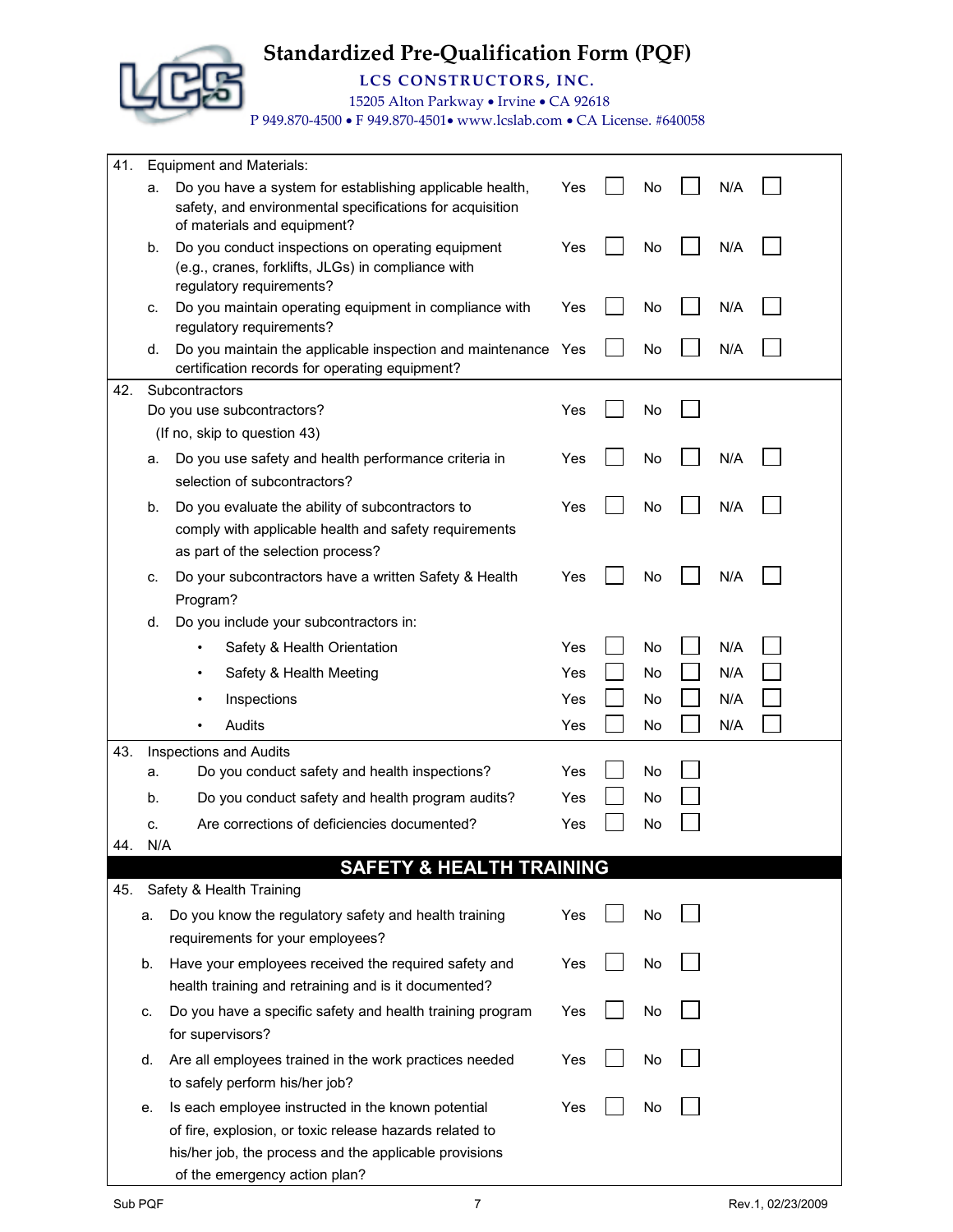

**LCS CONSTRUCTORS, INC.**

15205 Alton Parkway • Irvine • CA 92618

P 949.870-4500 • F 949.870-4501• www.lcslab.com • CA License. #640058

#### **CRAFT TRAINING AND ASSESSMENT**

| 1. Data should be the best available applicable to the workforce in this region or area<br>applicable, it would be the skills assessment process approved in the area. |                                                                                                                                                |                                                                                                                                                                                                                                                                                                                                                                                                                                                                                          |
|------------------------------------------------------------------------------------------------------------------------------------------------------------------------|------------------------------------------------------------------------------------------------------------------------------------------------|------------------------------------------------------------------------------------------------------------------------------------------------------------------------------------------------------------------------------------------------------------------------------------------------------------------------------------------------------------------------------------------------------------------------------------------------------------------------------------------|
|                                                                                                                                                                        |                                                                                                                                                |                                                                                                                                                                                                                                                                                                                                                                                                                                                                                          |
| Number                                                                                                                                                                 | Percentage                                                                                                                                     |                                                                                                                                                                                                                                                                                                                                                                                                                                                                                          |
|                                                                                                                                                                        |                                                                                                                                                | %                                                                                                                                                                                                                                                                                                                                                                                                                                                                                        |
|                                                                                                                                                                        |                                                                                                                                                | %                                                                                                                                                                                                                                                                                                                                                                                                                                                                                        |
|                                                                                                                                                                        |                                                                                                                                                | %                                                                                                                                                                                                                                                                                                                                                                                                                                                                                        |
|                                                                                                                                                                        |                                                                                                                                                |                                                                                                                                                                                                                                                                                                                                                                                                                                                                                          |
| Yes                                                                                                                                                                    | No.                                                                                                                                            |                                                                                                                                                                                                                                                                                                                                                                                                                                                                                          |
|                                                                                                                                                                        |                                                                                                                                                |                                                                                                                                                                                                                                                                                                                                                                                                                                                                                          |
| $\%$                                                                                                                                                                   |                                                                                                                                                |                                                                                                                                                                                                                                                                                                                                                                                                                                                                                          |
| c. % of Craft Employees presently enrolled in Wheels of Learning                                                                                                       |                                                                                                                                                |                                                                                                                                                                                                                                                                                                                                                                                                                                                                                          |
| $\%$                                                                                                                                                                   |                                                                                                                                                |                                                                                                                                                                                                                                                                                                                                                                                                                                                                                          |
|                                                                                                                                                                        |                                                                                                                                                |                                                                                                                                                                                                                                                                                                                                                                                                                                                                                          |
|                                                                                                                                                                        |                                                                                                                                                |                                                                                                                                                                                                                                                                                                                                                                                                                                                                                          |
|                                                                                                                                                                        |                                                                                                                                                |                                                                                                                                                                                                                                                                                                                                                                                                                                                                                          |
|                                                                                                                                                                        |                                                                                                                                                |                                                                                                                                                                                                                                                                                                                                                                                                                                                                                          |
|                                                                                                                                                                        |                                                                                                                                                |                                                                                                                                                                                                                                                                                                                                                                                                                                                                                          |
|                                                                                                                                                                        |                                                                                                                                                |                                                                                                                                                                                                                                                                                                                                                                                                                                                                                          |
|                                                                                                                                                                        |                                                                                                                                                |                                                                                                                                                                                                                                                                                                                                                                                                                                                                                          |
|                                                                                                                                                                        | $\frac{0}{0}$                                                                                                                                  |                                                                                                                                                                                                                                                                                                                                                                                                                                                                                          |
|                                                                                                                                                                        |                                                                                                                                                |                                                                                                                                                                                                                                                                                                                                                                                                                                                                                          |
|                                                                                                                                                                        | %                                                                                                                                              |                                                                                                                                                                                                                                                                                                                                                                                                                                                                                          |
|                                                                                                                                                                        |                                                                                                                                                |                                                                                                                                                                                                                                                                                                                                                                                                                                                                                          |
|                                                                                                                                                                        | %                                                                                                                                              |                                                                                                                                                                                                                                                                                                                                                                                                                                                                                          |
|                                                                                                                                                                        |                                                                                                                                                |                                                                                                                                                                                                                                                                                                                                                                                                                                                                                          |
|                                                                                                                                                                        | %                                                                                                                                              |                                                                                                                                                                                                                                                                                                                                                                                                                                                                                          |
| Yes                                                                                                                                                                    | No                                                                                                                                             |                                                                                                                                                                                                                                                                                                                                                                                                                                                                                          |
|                                                                                                                                                                        |                                                                                                                                                |                                                                                                                                                                                                                                                                                                                                                                                                                                                                                          |
| Yes<br>g. For those employees for whom there is not a skills assessment                                                                                                | No                                                                                                                                             |                                                                                                                                                                                                                                                                                                                                                                                                                                                                                          |
|                                                                                                                                                                        |                                                                                                                                                |                                                                                                                                                                                                                                                                                                                                                                                                                                                                                          |
|                                                                                                                                                                        |                                                                                                                                                |                                                                                                                                                                                                                                                                                                                                                                                                                                                                                          |
|                                                                                                                                                                        |                                                                                                                                                |                                                                                                                                                                                                                                                                                                                                                                                                                                                                                          |
|                                                                                                                                                                        |                                                                                                                                                |                                                                                                                                                                                                                                                                                                                                                                                                                                                                                          |
|                                                                                                                                                                        |                                                                                                                                                |                                                                                                                                                                                                                                                                                                                                                                                                                                                                                          |
| Yes                                                                                                                                                                    | No                                                                                                                                             |                                                                                                                                                                                                                                                                                                                                                                                                                                                                                          |
|                                                                                                                                                                        |                                                                                                                                                |                                                                                                                                                                                                                                                                                                                                                                                                                                                                                          |
| Number                                                                                                                                                                 | Percentage                                                                                                                                     |                                                                                                                                                                                                                                                                                                                                                                                                                                                                                          |
|                                                                                                                                                                        | $\frac{0}{2}$                                                                                                                                  |                                                                                                                                                                                                                                                                                                                                                                                                                                                                                          |
|                                                                                                                                                                        | d. If employees have not completed or are not enrolled in Wheels<br>of Learning or DOL BAT have they been trained in appropriate Yes<br>Number | 2. Skills Assessment means either the National Skills Assessment or the ISAC Skills Assessment. For other areas, if<br>3. Skill assessment is not required for helper/trainer/laborers or for craft employees who have either<br>1) completed Wheels of Learning (WOL) or Department of Labor Bureau of Apprenticeship Training (DOL BAT) or<br>$No$    <br>Percentage<br>℅<br>1. Internal review of job performance yearly; 2. Training from senior craftsman; 3. Per project follow-up |